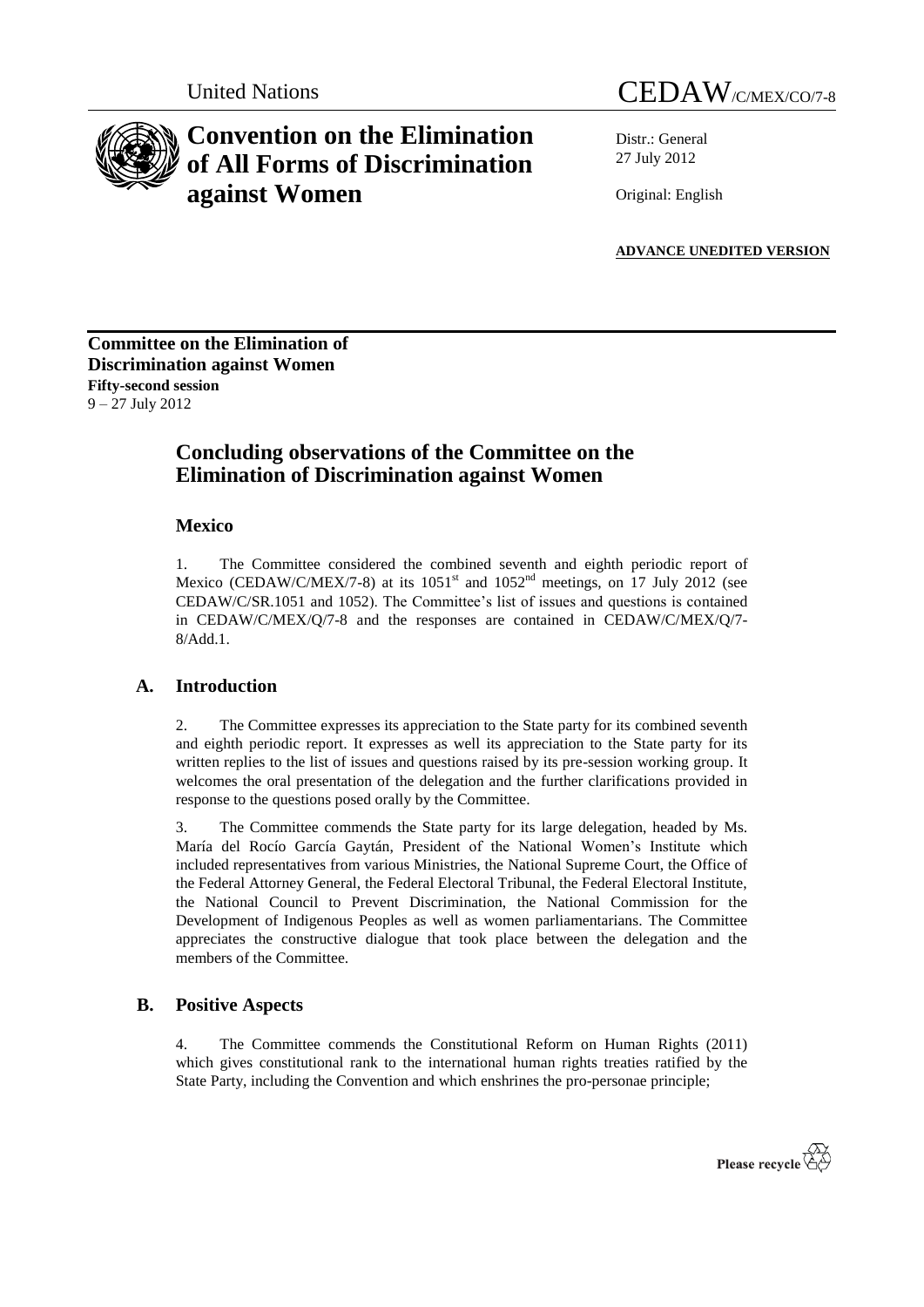5. The Committee takes note with appreciation of the amendments made to the Federal Code of Electoral Institutions and Procedures (COFIPE-2008) which introduced a gender quota system to register candidates in a proportion of 40-60. It welcomes the preliminary results of the federal elections (2012), indicating that 36.46% of the seats in the National Congress will be held by women.

6. The Committee takes note with appreciation of the progress of the State party's legislative and institutional framework to address violence against women at the Federal level, which includes, *inter alia*:

The adoption of the General Law on Women's Access to a Life Free of Violence (LGAMVLV-2007) and its regulations (2008);

b) The enactment of the new General Law on the Prevention, Punishment and Eradication of Crimes of Trafficking in Persons and the Protection and Assistance of Victims of such crimes (LGPSETP-2012) as well as of the Law for the Protection of Human Rights Defenders and Journalists (LPPDHyP-2012); and

c) The establishment of the National System to Prevent, Treat, Punish and Eradicate Violence against Women (SNPASEVM) to promote inter-institutional coordinated actions on violence against women.

7. The Committee notes with appreciation the adoption of the Mexican Regulation on Employment Equality (NMX-R-025-SCFI-2009), a non-binding instrument which certifies public, social and private organizations that include a gender perspective in their employment practices.

8. The Committee also welcomes the ratification by the State party of the following international human rights treaties since the consideration of the last State party report in August 2006:

a) The Convention on the Rights of Persons with Disabilities and its Optional Protocol in 2007;

b) The Second Optional Protocol to the International Covenant on Civil and Political Rights in 2007; and

c) The International Convention for the Protection of All Persons from Enforced Disappearance in 2008.

# **C. Principal areas of concern and recommendations**

9. **The Committee recalls the obligation of the State party to systematically and continuously implement all the provisions of the Convention on the Elimination of All Forms of Discrimination against Women and views the concerns and recommendations identified in the present concluding observations as requiring the priority attention of the State party between now and the submission of the next periodic report. Consequently, the Committee urges the State party to focus on those areas in its implementation activities and to report on the actions taken and results achieved in its next periodic report. The Committee calls upon the State party to submit the present concluding observations to all relevant ministries, to the National Congress and to the judiciary, so as to ensure their full implementation.**

## **National Congress and local Congresses**

10. **While reaffirming that the Government has the primary responsibility and is particularly accountable for the full implementation of the obligations of the State party under the Convention, the Committee stresses that the Convention is binding on**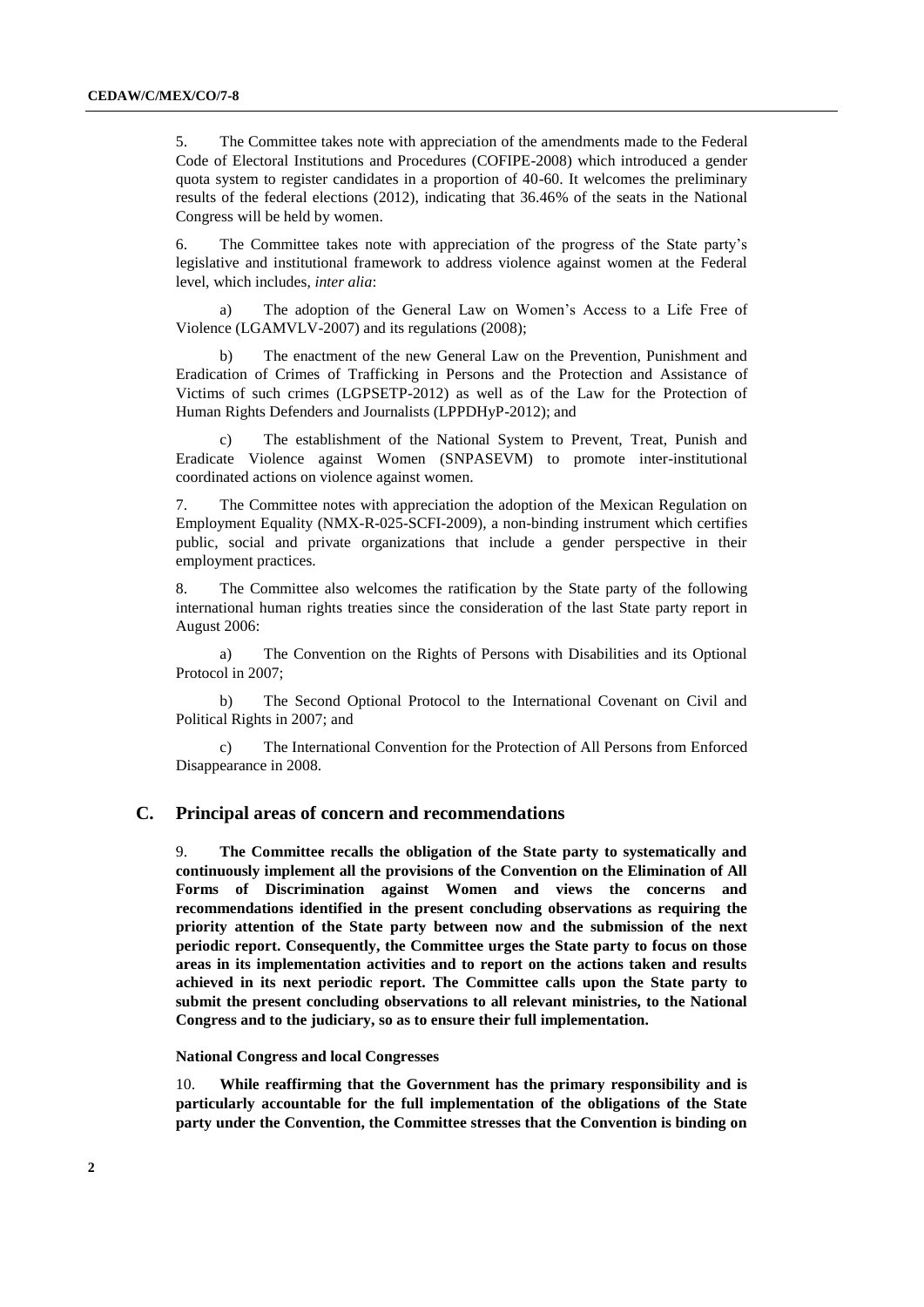**all branches of Government and invites the State party to encourage its National Congress as well as the Congresses of its states, in line with their procedures and where appropriate, to take the necessary steps with regard to the implementation of the present concluding observations and the next reporting process under the Convention.**

#### **General context and gender-based violence**

11. The Committee is concerned that the high levels of insecurity and violence in the State party are not limited to the fight against organized crime and therefore are negatively impacting the population in the enjoyment of their human rights, particularly women and girls. It is deeply concerned that the public security strategy to combat organized crime combined with persistent impunity and corruption have contributed to the intensification of already existing patterns of widespread discrimination and violence against women in the State party, rooted in patriarchal attitudes, and to the minimization and invisibility of this phenomenon. The Committee is concerned that women and girls have been subjected to increasing levels and different types of gender-based violence, such as domestic violence, forced disappearances, torture and murders, especially feminicide, by state actors, including law enforcement officials and the security forces, as well as by non-state actors such as organized crime groups.

### 12. **The Committee urges the State party to:**

**a) Revise its public security strategy to combat organized crime to accord it with its international human rights obligations, including the Convention and to end the high levels of insecurity and violence in the country, affecting women and girls disproportionately;**

**b) Reverse the strategy's negative impact on women and girls and comply with its due diligence obligations to prevent violence against women, including domestic violence, forced disappearances, torture and murders, especially feminicide; investigate, prosecute and punish state and non-state actors perpetrators, and provide redress to women who have been victims of violence regardless of the context and of the alleged perpetrators;** 

**c) Provide systematic training on human rights, in particular on women's rights, to all law enforcement officials, the military and the navy forces involved in operations in the context of the public security strategy and establish and enforce a strict code of conduct so as to effectively guarantee the respect of human rights; and**

**d) Take all necessary measures to establish a standard system for the regular collection of statistical data on violence against women, disaggregated by type of violence and the circumstances in which the violence was committed, including the perpetrator and victim and whether they were related to each other.**

# **Harmonization of legislation and repeal of discriminatory laws**

13. The Committee notes the State party's federal legislative advances such as the Constitutional Reform on Human Rights (2011). However, it is concerned that the different levels of authority and competences within the State party's federal structure result in a differentiated application of the law depending on whether appropriate harmonization of the relevant legislation has been conducted or not at the state level, such as with respect to the principle of non-discrimination and equality between men and women. The Committee notes with concern that this situation results in discriminatory provisions against women or to different definitions and sanctions related to, *inter alia*, rape, abortion, forced disappearances, trafficking, injuries and homicide for reasons of so-called honour, as well as on adultery across the 32 states of the State party. It is further concerned about the lack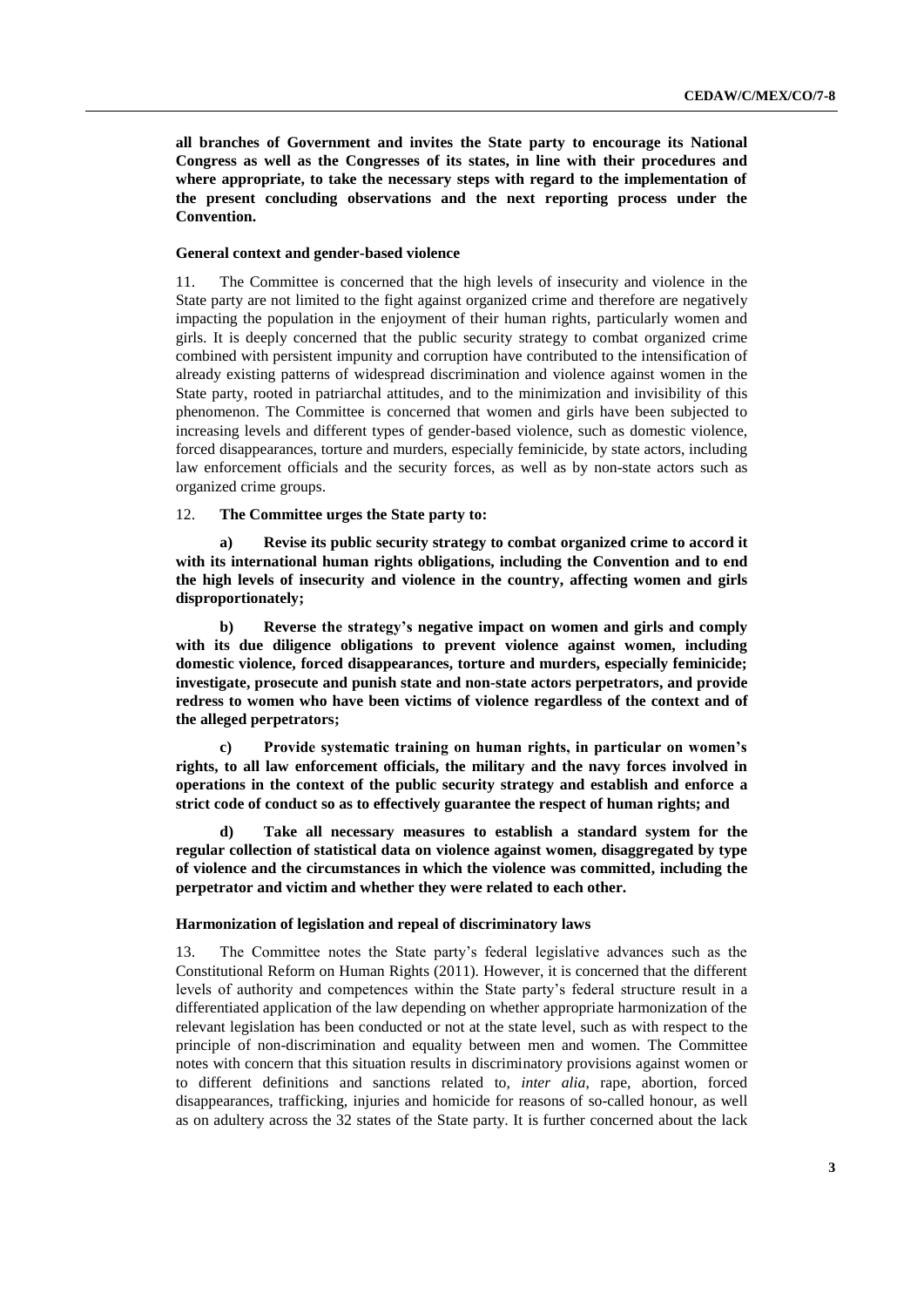of consistent harmonization of the State party's, *inter alia*, civil, penal and procedural legislation at the federal and state level, with the General Act and/or Local laws on women's access to a life free of violence and with the Convention. It is concerned about the lack of effective mechanisms to implement and monitor the laws on women's access to a life free of violence and relevant legislation and regulations related to women's access to health care services and education. The Committee is also concerned about the effects of the reform of the Criminal Justice System (2008) and its progressive implementation on the situation of women before the judicial authorities as well as about the lack of official data on the number of prosecutions, convictions and sentences inflicted against perpetrators of violence against women.

14. **The Committee urges the federal authorities of the State party to:**

**a) Take the necessary measures to ensure, particularly through effective coordination, the coherent and consistent harmonization of the relevant legislation at all levels with the Constitutional Reform on Human Rights (2011) and on the Criminal Justice System (2008);** 

**b) Take the necessary actions to eliminate the inconsistencies in the legal frameworks amongst the federal, state and municipal levels, including by integrating in relevant state and municipal legislation the principle of non-discrimination and equality between men and women and by repealing discriminatory provisions against women, in line with article 2(g) of the Convention and by providing consistent definitions and sanctions, related to,** *inter alia,* **rape, abortion, forced disappearances, trafficking, injuries and homicide for reasons of so-called honour, as well as on adultery;** 

**c) Accelerate its efforts to consistently harmonize,** *inter alia,* **its civil, penal and procedural legislation with the General Act and/or Local laws on women's access to a life free of violence and with the Convention;** 

**d) Establish effective mechanisms at the federal and state level to monitor the implementation of the women's access to a life free of violence laws, and legislation related to women's access to health care services and education; and** 

**e) Put in place mechanisms to monitor and sanction law officials, including the judiciary who discriminate against women and who refuse to apply legislation protecting women's rights.** 

#### **Violence against Women and Feminicide**

15. The Committee notes with concern that key provisions of the General Act on Women's Access to a Life Free of Violence (LGAMVLV-2007) have not yet been implemented. It notes that the State party has put in place a national machinery to address violence against women, however it is concerned that the capacity and resources allocated to the national machinery have not been adequately strengthened to ensure effective coordination amongst the different bodies which compose it, such as between the National System to Prevent, Treat, Punish and Eradicate Violence against Women (SNPASEVCM) and the National Commission to Prevent and Eradicate Violence against Women (CONAVIM). It also notes with concern the deferrals in the implementation of the protection mechanisms provided in the LGAMVLV-2007 for women victims of violence, in particular the slow progress at the states level in integrating protection orders in their legislation and implementing them. It is further notes with concern the procedural inefficiencies which prevent the activation of the Gender Alert Mechanism.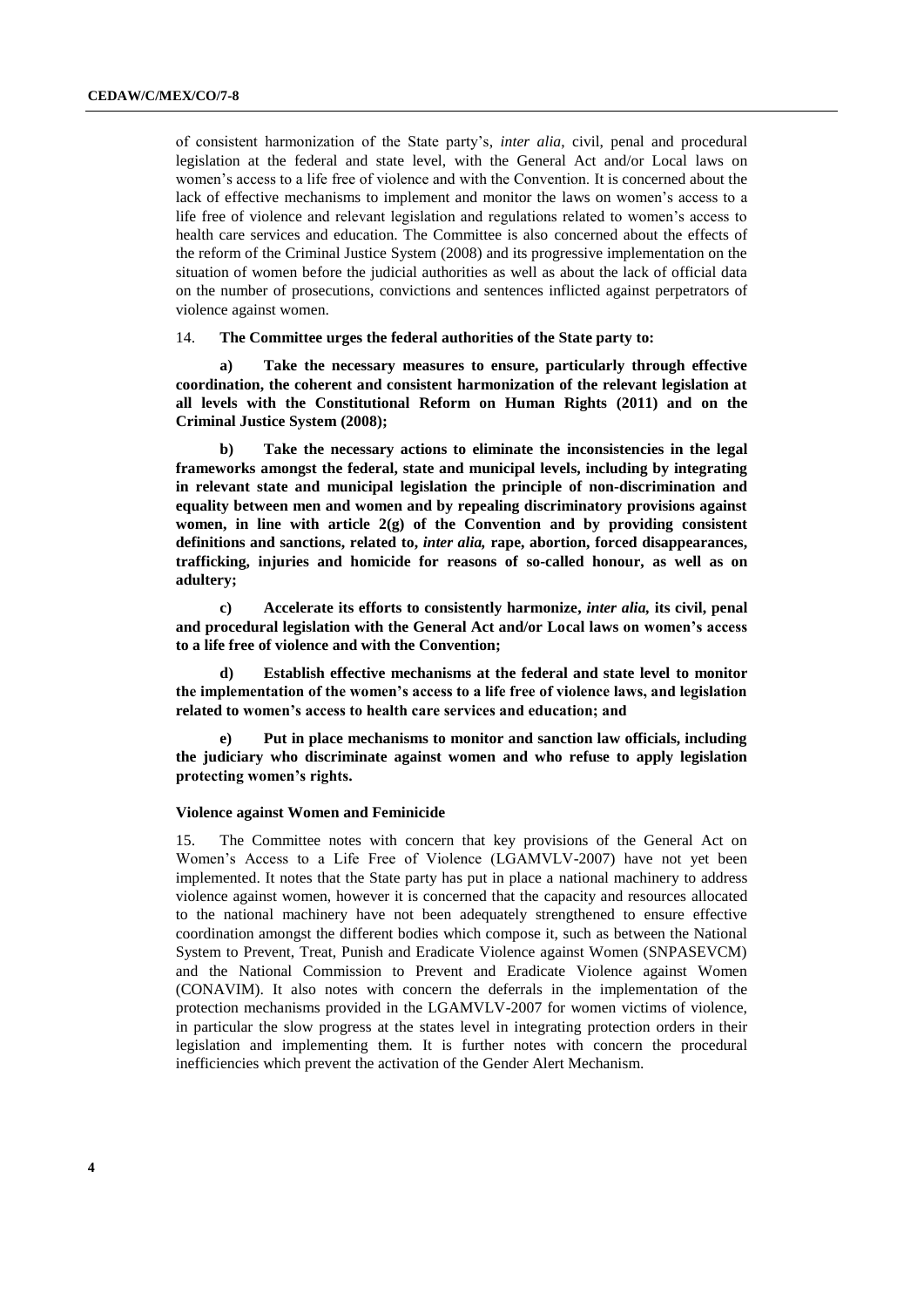16. **The Committee calls upon the State party to:**

**a) Prioritize the full implementation of the General Act on Women's Access to a Life Free of Violence (LGAMVLV-2007) including by executing entirely the National Programme to Prevent, Treat, Punish and Eradicate Violence against Women and by activating the National Data and Information Bank on Cases of Violence against Women with the participation of all the 32 federal states;**

**b) Revise the existing national machinery to address violence against women with the view to simplify processes and enhance coordination amongst its members and strengthen its capacity, at the federal, state and municipal levels by providing it with sufficient human, technical and financial resources, to increase its effectiveness in executing its overall mandate to prevent, treat, punish and eliminate violence against women;** 

**c) Expedite the implementation of protection orders at the state level, ensure that the relevant authorities are aware about the importance of issuing protection orders for women at risk and take the necessary measures to maintain the duration of the protection orders until the victim of violence is no longer at risk; and** 

# **d) Urgently address the obstacles which limit the activation of the Gender Alert Mechanism.**

17. The Committee takes note that article 21 of the LGAMVLV-2007 defines feminicide as the extreme form of gender violence against women, product of the violation of their human rights, in both public and private, formed by the misogynistic set of behaviors that can lead to social and state impunity and may culminate in murder or other forms of violent death of women. However, it is concerned about deficiencies and different definitions of the crime of feminicide in the local penal codes. It expresses its deep concern about the high and increasing numbers of feminicides committed in several states, such as Chiapas, Guanajuato, Jalisco, Nuevo León, Oaxaca, Puebla, State of Mexico, Veracruz and Quintana Roo as well as in Mexico City and Ciudad Juárez. It is further concerned about inaccuracies in the procedures to record and document killings of women, which undermine the proper investigation of cases, prevent the families of the victims to be promptly notified, and preclude a fuller and more reliable assessment of feminicide;

18. The Committee is further concerned about:

a) The increasing number of forced disappearances of women and girls in various states, such as Chihuahua, Nuevo León and Veracruz, that forced disappearances do not constitute a crime in several local penal codes, the lack of a consistent official registry of disappearances and the slow activation or not at all of the existing protocols of search, such as the Alba Protocol and the Amber Alert by the authorities;

b) The prevalence of sexual violence, including rape and the exposure of women and girls to vulnerability and risk in regions where the army and/or the law enforcement officials are conducting operations against organized crime;

c) The low numbers of cases of violence against women that are reported before the authorities because women are fearful of retaliation measures and do not trust the authorities; and the lack of standardised protocols for investigating and prosecuting cases of violence against women, which hamper the right of victims to access to justice and leave a high proportion of cases unpunished as pointed out by the Inter-American Court of Human Rights in the *"Campo Algodonero"* case; and

d) The persistent impunity with respect to the investigation, prosecution and punishment of perpetrators of acts of violence against women across the country, such as those committed by public authorities in 2006 in San Salvador Atenco.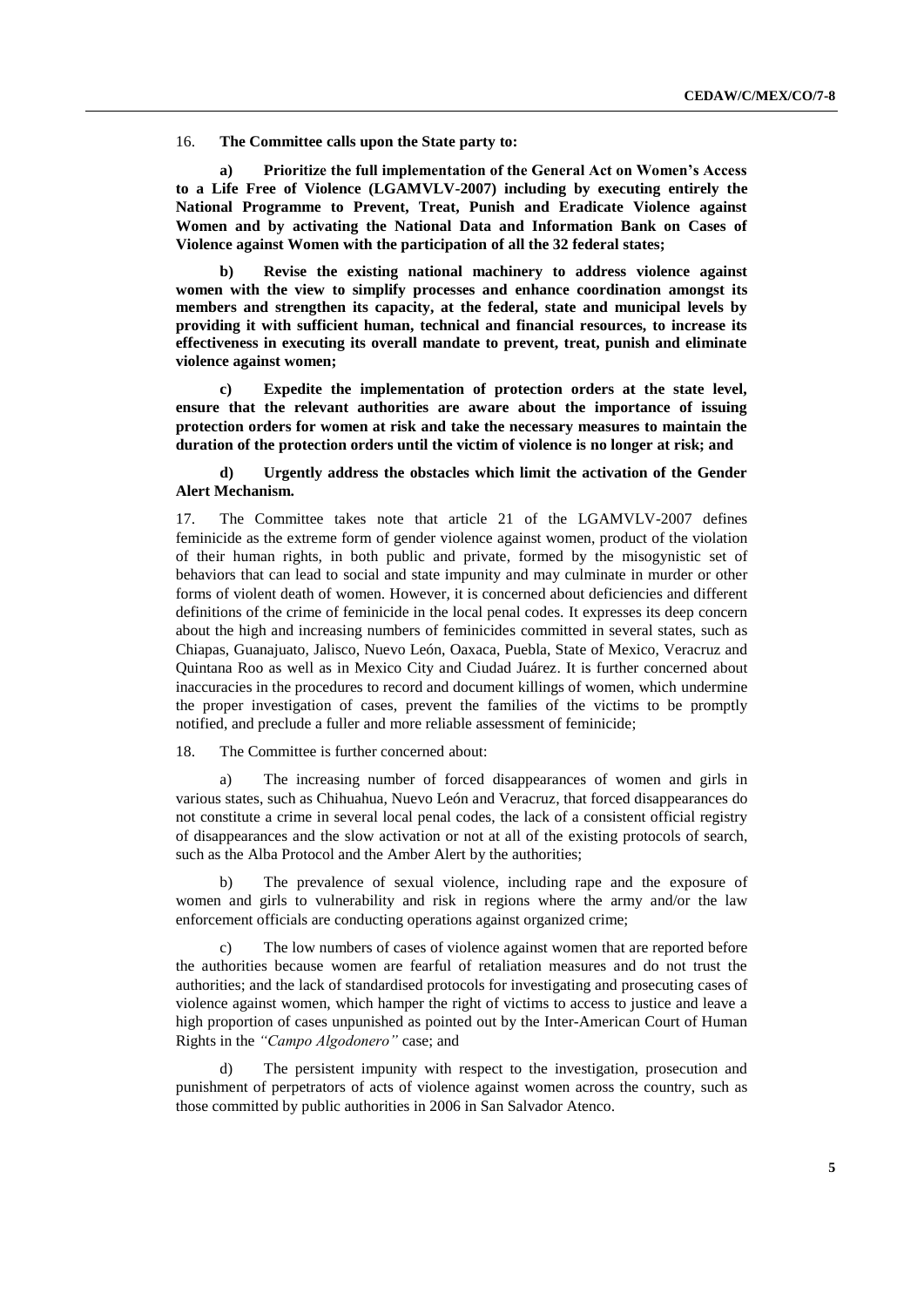19. **The Committee recommends that the State party:** 

**a) Take the necessary steps to ensure that the codification of feminicide is based on objective elements which allow its proper qualification in the local penal codes; to accelerate its codification in those pending local penal codes; standardize the police investigation protocols for feminicide across the country and inform without delay the families of the victims;**

**b) Develop a consistent official registry of forced disappearances in order to be able to assess the magnitude of the phenomenon and adopt appropriate policies; review local penal codes in order to define forced disappearances as a crime; simplify the existing procedures to activate the Alba Protocol and the Amber Alert with a view to launch the search of disappeared women and girls without delay, standardize police protocols of search;** 

**c) Undertake actions to encourage the reporting of cases of violence against women, such as rape, and ensure that appropriate and harmonized procedures exist for investigating, prosecuting and punishing perpetrators of violence against women;**

**d) Ensure women's access to justice, including by enhancing the capacity of the Women's Justice Centres and making these centres accessible to women and girls victims of violence;** 

**e) Take measures to improve support services for women and girls victims of violence, including by guaranteeing their access to established care centres and shelters; and also by ensuring that education professionals, health-care providers and social workers are fully familiar with the Mexican Official Standard NOM-046-SSA2- 2005 for the prevention of violence against women and treatment of victims, and are sensitized to all forms of violence against women and are fully capable of assisting and supporting victims of violence;**

**f) Continue implementing the recommendations and decisions on violence against women made by various international and regional human rights mechanisms, including the decision of the** *"Campo Algodonero"* **case issued by the Inter-American Court of Human Rights; and**

**g) Expedite the detentions related to violence against women offenses and provide information about the prosecution and punishment of perpetrators in its next periodic report, including those related to the Atenco case.** 

### **Trafficking in persons**

20. The Committee expresses its concern about information received which indicates a connection between the increased numbers of disappearances of women, in particular girls throughout the country and the phenomenon of trafficking in persons. It is concerned that victims of trafficking are being subjected not only to sexual and labour exploitation, but also are forced to serve, *inter alia*, as mules and sexual slaves. It reiterates its concern at the lack of uniformity in criminalizing trafficking at the state level. It notes with concern that the Office of the Special Prosecutor for Crimes of Violence against Women and Trafficking in Persons (FEVIMTRA) is not competent to follow up on complaints of trafficking in persons when the offence is committed by organized criminal groups. It is further concerned that the State does not have a system in place to record disaggregated data on the incidence of trafficking and the lack of attention to internal trafficking.

21**. The Committee recommends that the State party:**

**a) Ensure the effective implementation of the new General Law on the Prevention, Punishment and Eradication of Crimes in Trafficking and the Protection**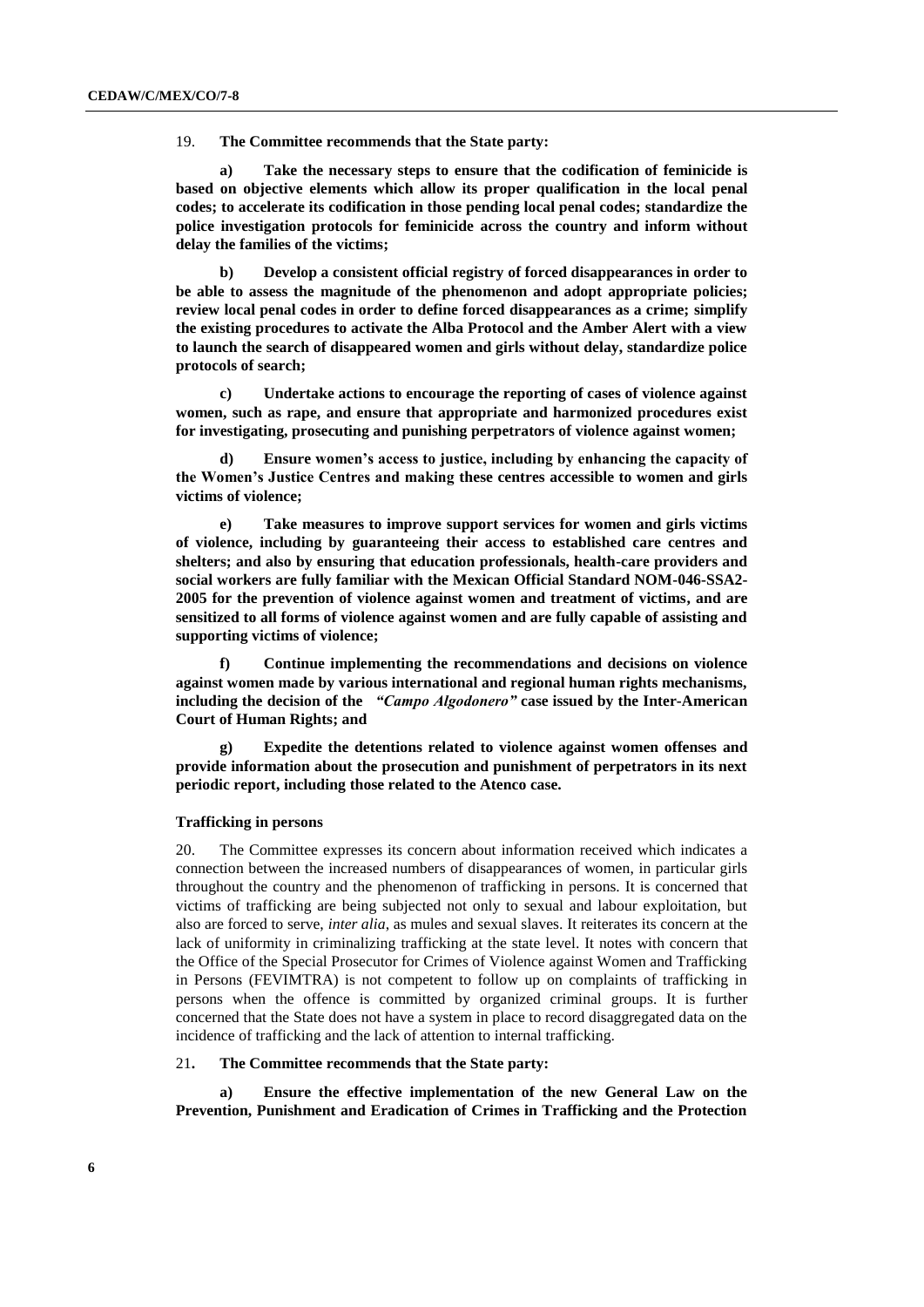**and Assistance of Victims with the view to standardize the criminalization of trafficking in persons at the federal and state level and ensure adequate allocation of resources for its implementation;** 

**b) Elaborate a diagnosis of the phenomenon of trafficking in women and girls, including its scope, causes, consequences and purposes, as well as its possible links with the disappearances of women and girls and the emerging forms of exploitation;** 

**c) Systematically compile disaggregated data and analysis on trafficking in women with a view to formulating a comprehensive strategy that includes measures of prevention, prosecution and punishment of offenders, as well as improved measures to rehabilitate victims; and**

**d) Conduct nationwide awareness-raising campaigns on the risks and consequences of trafficking targeted at women and girls, and train law enforcement, migration and border police officials on the causes, consequences and incidence of trafficking in women and girls and different forms of exploitation.** 

# **Participation in the political and public life**

22. The Committee notes that the State party has made substantial progress to ensure women's equal participation with men in political life at the federal level. However, it is concerned at gaps in the federal and state electoral legal frameworks which may lead to the non-compliance of the gender quota system to register candidates in a proportion of 40-60 and that this quota system has not been yet incorporated in all the states' electoral legislation. It is further concerned at the low number of indigenous women participating in the political life of the State party.

# 23. **The Committee recommends that the State party:**

**a) Ensure that political parties are complying with the federal and state electoral legal frameworks, including by amending or repealing discriminatory provisions against women, such as paragraph 2 of article 219 of the Federal Code of Electoral Institutions and Procedure (COFIPE) and by establishing sanctions in cases of non-compliance with the gender quota;** 

**b) Eliminate the obstacles which prevent women from participating in the political life of their communities, in particular indigenous women, including by conducting awareness raising campaigns aiming at increasing the participation of women in political life, at the state and municipal levels; and**

**c) Ensure that the political parties comply with their obligation to allocate 2% of the public funding received to the promotion of women's political leadership, especially of indigenous women at the municipal level.** 

# **Human rights defenders and journalists**

24. The Committee expresses its deep concern about the risks women human rights defenders and journalists face in the exercise of their professional activities in the State party and at the fact that a number of them had to leave their domicile to seek a place where their life and security would not be threatened. It is concerned at information indicating that they are subjected to different manifestations of violence, such as threats and defamation campaigns, sexual abuse, harassment and feminicide. It is further concerned at the delays in the response of the relevant authorities to guarantee the human rights of women human rights defenders and journalists, in particular, freedom of expression, life, liberty and integrity of the person as well as access to justice. The Committee is also concerned at information alleging that most of the cases involving violence against women human rights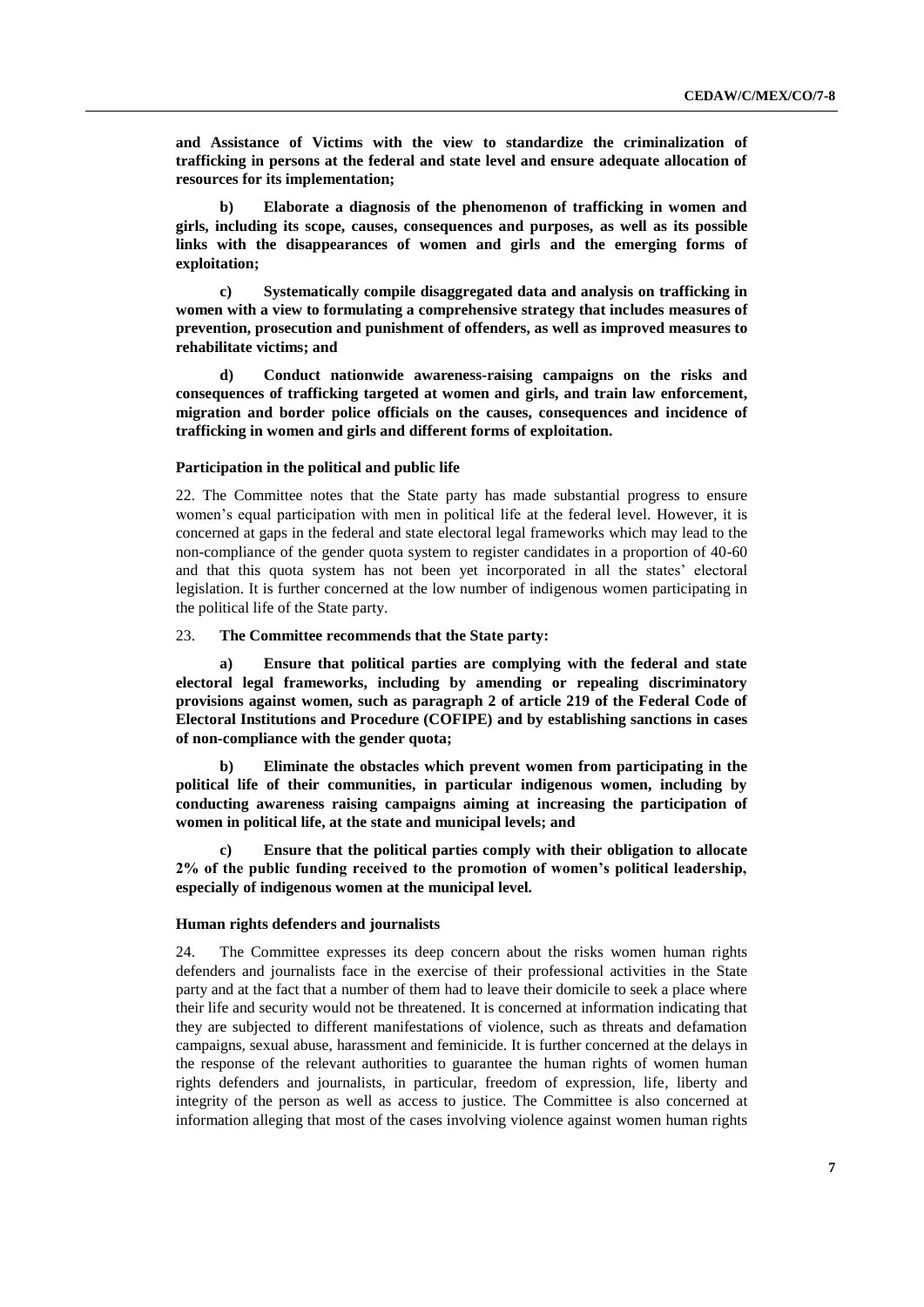defenders and journalists have been committed by state agents, have not been solved and not even prosecuted, and that perpetrators have not been punished.

#### 25. **The Committee urges the State party to:**

**a) Ensure the prompt implementation of the Law for the Protection of Human Rights Defenders and Journalists (LPPDHyP-2012) at the federal and state level, in order to guarantee the life, liberty and integrity of the person of women human rights defenders and journalists and ensure that they are not subjected to any manifestation of violence;** 

**b) Prioritize the establishment of the Protection Mechanism for Human Rights Defenders and Journalists foreseen in the LPPDHyP-2012 and ensure that it includes a gender approach; and**

**c) Take concrete, adequate and effective measures to prevent, investigate, prosecute and punish attacks and other forms of abuse perpetrated against women human rights defenders and journalists as well as take effective measures to combat impunity.** 

## **Education**

26. While taking note of the programme PROMAJOVEN, which provides basic education grants to pregnant teenagers and young mothers, the Committee is concerned that pregnant teenage girls are stigmatized and forced to drop out from school. It regrets that the contents of the curricula on sexual and reproductive health and rights have been reduced. It is also concerned about the disparities in illiteracy rates between women living in urban areas (5.3%) and women living in rural areas (18.2%). It is concerned at the feminization of certain fields of education, such as teaching and the low participation of girls in technical vocational education, which ultimately results in sex segregation of the labour market and low-paid jobs. It is further concerned that violence against women and girls in schools continues to be a problem with no clear mechanisms for preventing, punishing or eradicating sexual abuse and harassment and other forms of violence in schools.

### 27. **The Committee recommends that the State party:**

**a) Enhance the visibility of the PROMAJOVEN programme and ensure that the contents of the curricula on sexual and reproductive health and rights are updated and based on scientific evidence, in conformity with international standards, and introduce a comprehensive, age-appropriate programme on sexual and reproductive health and rights for both girls and boys as a regular part of the curriculum at the basic and secondary levels of the education system;** 

**b) Take all appropriate measures, to reduce the gap in the illiteracy rates between women in urban and rural areas;** 

**c) Continue its efforts to encourage young women to choose non-traditional fields of study and professions; and**

**d) Institute measures to prevent, punish and eradicate all forms of violence against women and girls in public educational institutions.** 

#### **Employment**

28. The Committee is concerned at the persistent discriminatory practices against women in the field of employment, such as the requirement of pregnancy tests to obtain or maintain employment, the practice of subjecting pregnant women to difficult or hazardous working conditions to force them to resign from their jobs and that the reform of the Federal Labour Act has been pending for several years. It is also concern at reports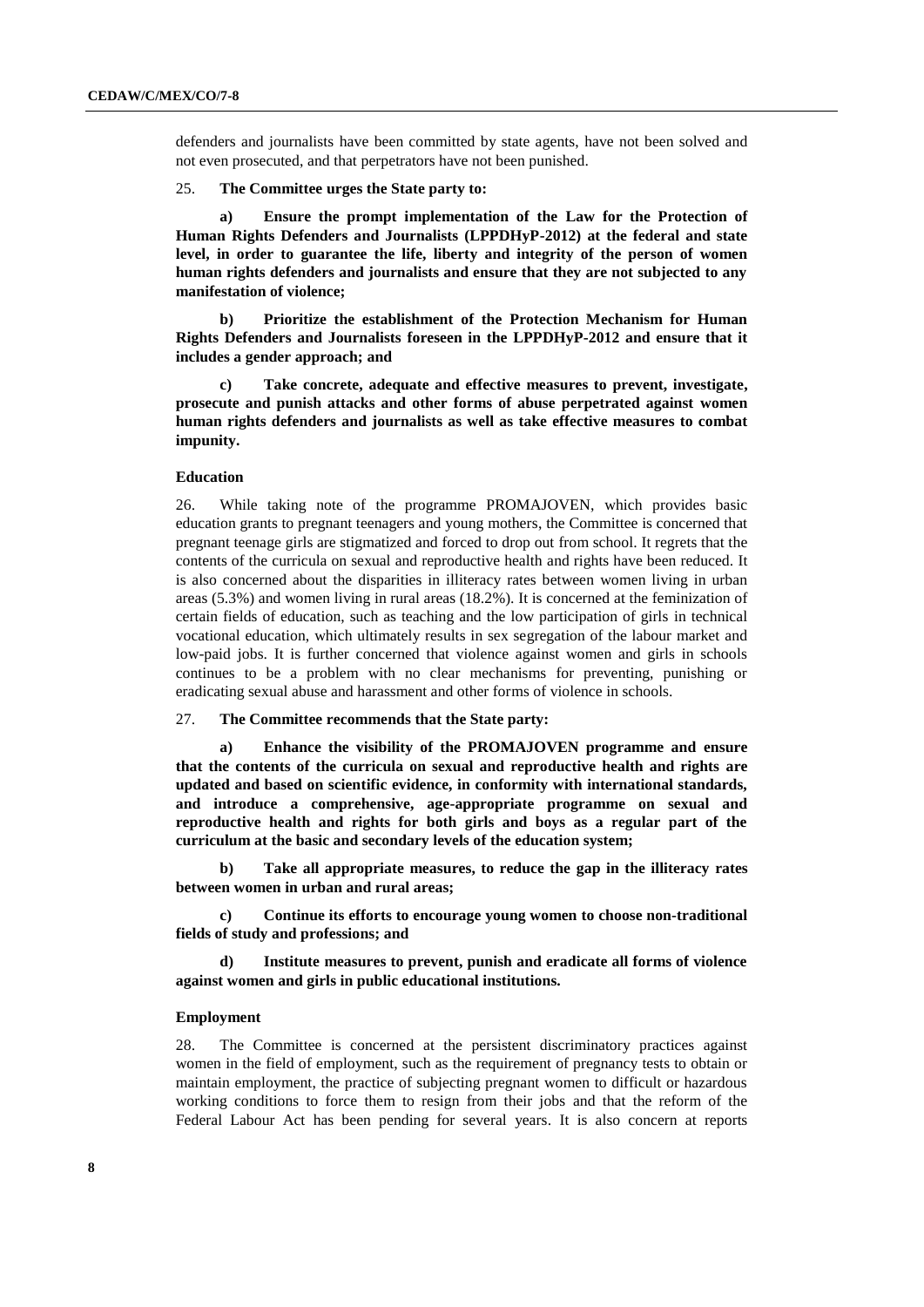indicating that 3 out of 10 women reported having experienced violence in the workplace, including sexual harassment and abuse. The Committee is concerned at considerable pay differentials between men and women and that 56.6% of the female working population is engaged in the informal labour sector and hence without access to social security benefits. It is further concerned at the unequal working conditions of domestic workers, 99% of which are women who experience discrimination with respect to wages, working hours and benefits.

29. **The Committee reiterates its previous recommendation to the State party to bring its labour legislation in full compliance with article 11 of the Convention and to expedite the adoption of the Federal Labour Act which has been pending for years. It calls upon the State party to:**

**a) Take measures to ensure equal opportunities for women and men in the labour market, including through the use of temporary special measures, with timebound targets, in accordance with article 4, paragraph 1, of the convention and the Committee's General Recommendation No. 25 (2004) and by providing the general labour inspectorate directorate with the necessary and effective human and financial resources to monitor and sanction discriminatory practices against women in the field of employment, such as in the maquiladora industry;** 

**b) Ensure the effective implementation of the Protocol on intervention in cases of sexual harassment within the public administration and envisage similar measures to prevent sexual harassment in the private sector;** 

**c) Take measures that enhance the situation of women in the informal economy, monitor their impact and ensure the continuation of the** *Seguro Popular*  **programme which aims at providing health services to these women;**

**d) Revise the legal social protection framework to formulate a comprehensive policy that ensures domestic workers equal access to equal remuneration and treatment for equal work of equal value, including benefits as well as equal access to social security and safety in working conditions; and**

**e) Ratify ILO Conventions No. 156 on Workers with Family Responsibilities Convention and No. 189 on Decent work for domestic workers.** 

# **Health**

30. The Committee notes that the State party has been implementing the campaign *"Un condón es más confiable que el destino"*, which promotes condom use in order to prevent teenage pregnancies and sexually transmitted diseases. However, it is concerned at reports indicating that adolescents have limited access to quality sexual and reproductive health and education information and that the levels of teenage pregnancies have been increasing in the country. It notes the establishment of the Observatory of Maternal Mortality, however it is concerned that the current maternal mortality rate, 53.5 deaths per 100,000 live births (2010) is distant from the proposed MDG target for 2015 of 22.2 deaths per 100,000 live births, which means that as acknowledged by the State party, the target will not be accomplished.

# 31. **The Committee recommends that the State party:**

**a) Ensure universal access to health services and to information and education on sexual and reproductive health and rights, particularly to adolescent girls with the aim to prevent unwanted and teenage pregnancies;**

**b) Enhance and continue its awareness raising campaign** *"Un condón es más confiable que el destino"***; and**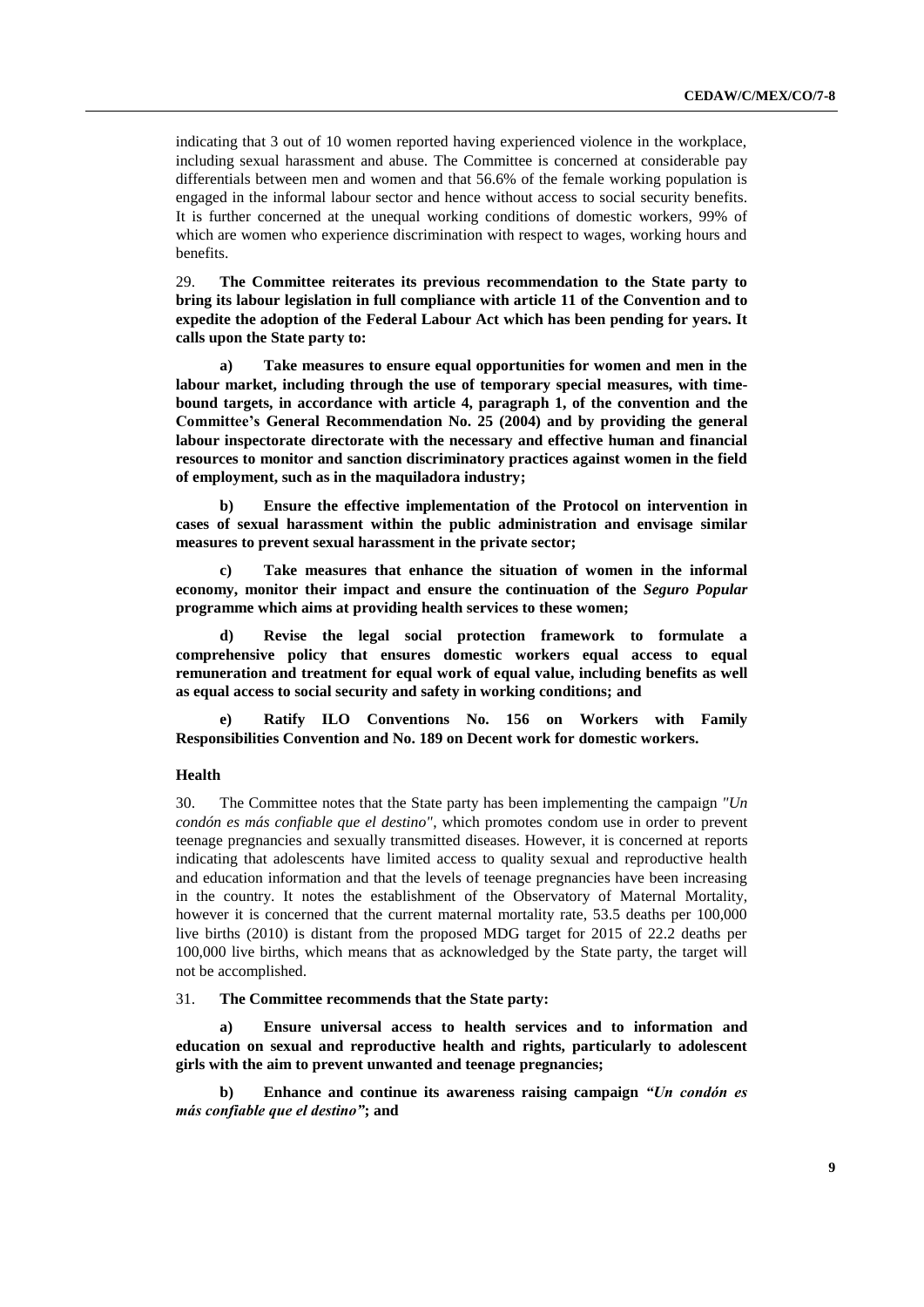**c) Strengthen, with the guidance of the Observatory of Maternal Mortality, its efforts to decrease the maternal mortality rate including by adopting a comprehensive safe motherhood strategy which prioritizes access to quality antenatal, post-natal and obstetric services and by establishing monitoring and accountability mechanisms.**

32. The Committee notes that abortion is decriminalized in Mexico City and that in the rest of the country, abortion is legal in cases of rape. It also notes inconsistencies with respect to other legal grounds for abortion in the legal frameworks of the 32 states. It is concerned that women's enjoyment of their sexual and reproductive health and rights, including access to legal abortion have been jeopardized as a consequence of the amendments in local constitutions which protect life from the moment of conception, even though these amendments have not modified the already established legal grounds for abortion. It is further concerned at cases of women who have been denied access to legal abortion even when they fulfil the restrictive legal criteria; that they have been reported to the judicial authorities by medical care providers and social workers and consequently, deprived of their liberty and sentenced to long prison terms on grounds of infanticide or murder.

# 33. **The Committee urges the State party to:**

**a) Harmonize the federal and state legislations related to abortion to eliminate the obstacles faced by women seeking legal abortion and also to extend access to legal abortion, in light of the Constitutional Human Rights Reform and the Committee's General Recommendation No. 24 (1999);**

**b) Inform medical care providers and social workers that the local constitutional amendments have not repealed the grounds for legal abortion and also inform them of their responsibilities; and**

**c) Ensure that in all states, women whose case fall under any of the legal grounds for abortion have access to safe health care services, and ensure the proper implementation of the Mexican Official Standard NOM-046-SSA2-2005, particularly access of women victims of rape to emergency contraception, abortion and treatment of sexually transmitted diseases and HIV/AIDS.**

## **Indigenous rural women**

34. The Committee notes that the Convention has been translated into ten indigenous languages. It notes as well the creation of the Indigenous Women's Centres (CAMI) which objectives are the prevention and treatment of violence and the promotion of sexual and reproductive health and rights for indigenous women. However, it remains concerned at the high levels of poverty, illiteracy and multiple forms of discrimination against indigenous rural women, in particular in Chiapas, Guerrero and Oaxaca. It is also concerned about harmful cultural practices within the indigenous legal systems which are based on gender stereotyped roles for men and women, such as "bride price" and which perpetuate discrimination against indigenous women and girls. It is further concerned at the lack of indigenous rural women's access to land, property and justice. It is also concerned at information indicating that the State party's public security policy against organized crime has negatively impacted indigenous rural women, who have been since subjected to higher levels of violence, including feminicide by security forces.

# 35. **The Committee reiterates its previous recommendations and calls upon the State party to:**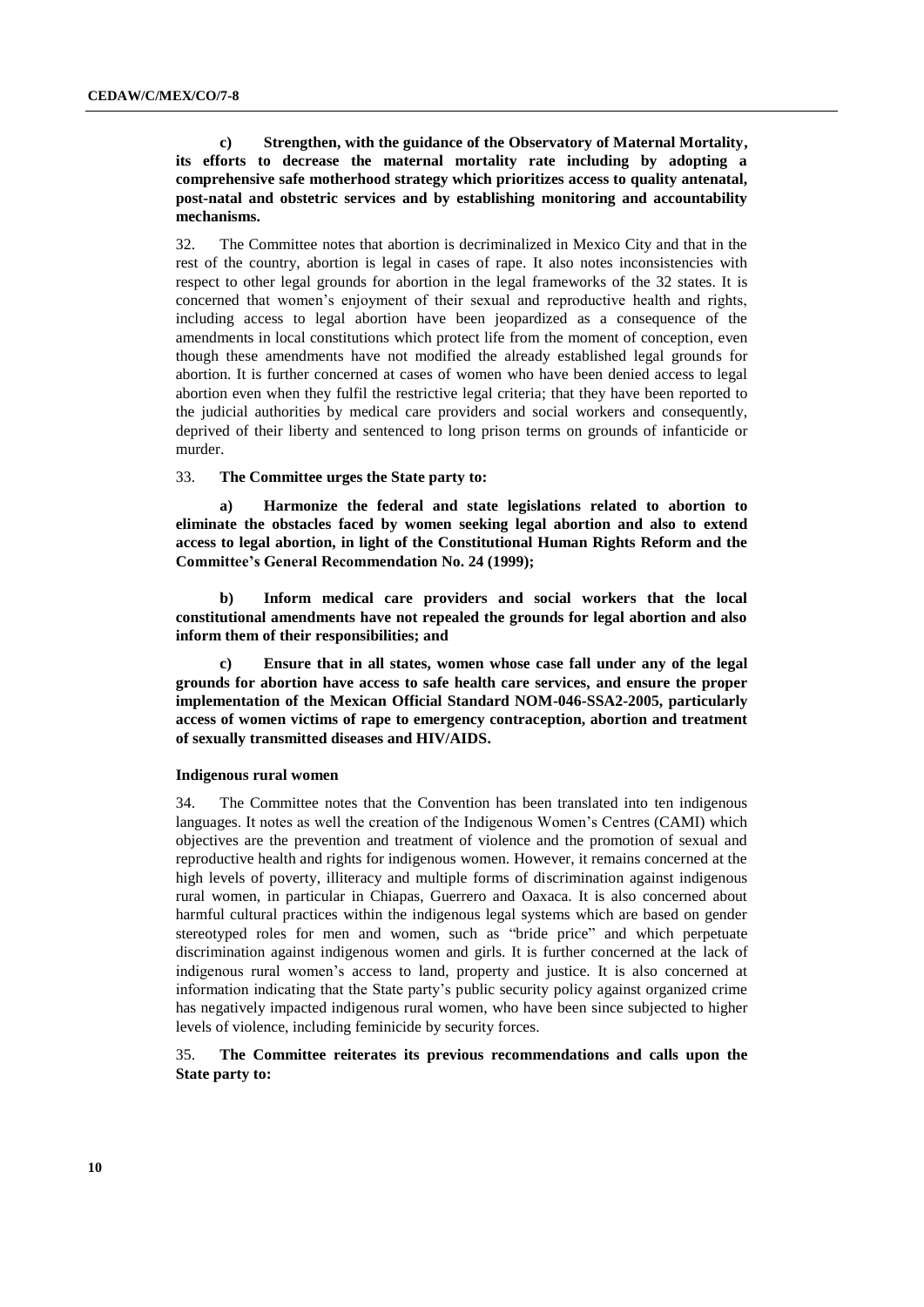**a) Ensure that all policies and programmes aiming at the eradication of poverty include a gender perspective and an intercultural approach with the view to eliminating discrimination against indigenous rural women;** 

**b) Adopt temporary special measures to address the disparities that indigenous rural women face with regard to access to land and property, as well as basic social services, including education and health, and participation in decisionmaking processes;** 

**c) Put in place a comprehensive strategy aiming at the elimination of harmful practices which discriminate against indigenous rural women including by conducting awareness-raising campaigns targeting indigenous communities in collaboration with civil society and women's organizations, to enhance a positive and non-stereotypical portrayal of women;** 

**d) Take all necessary measures to ensure the effective implementation of the relevant legislation to prevent violence against indigenous women, investigate, prosecute and punish perpetrators of violence against indigenous women, and ensure effective and prompt access to justice to victims, including redress mechanisms; and**

**e) Adopt appropriate measures to ensure that the army and law enforcement officials who are present in or nearby indigenous peoples communities respect the human rights of indigenous women.**

## **Family and marriage relations**

36. The Committee is concerned that while the Civil Code provides that under the optional community property regime, property obtained during the time of the marriage is considered joint property to be divided equally upon divorce, this is limited only to tangible property (movables and immovables), but does not encompass intangible assets including work-related benefits (such as pensions and insurance benefits), nor does it adequately redress economic disparities between spouses resulting from the existing sex segregation of the labour market and women's greater share in unpaid work, as evidence from the 2009 National Time Use Survey (ENUT). The Committee is further concerned that the General Act on Responsible Paternity as well as the proposal to create a National Public Registry of Defaulting Alimony Debtors are still pending.

### 37. **The Committee recommends that the State party:**

**a) Take the necessary legislative measures to recognize both tangible and intangible property, such as pension and insurance benefits, as part of the joint property to be divided upon divorce;**

**b) Establish adequate redress mechanisms for economic disparities between spouses resulting from sex segregation of the labour market and women's greater share in unpaid work and to ; and** 

**c) Accelerate the adoption of the General Act on Responsible Paternity as well as the creation of the National Public Registry of Defaulting Alimony.**

#### **Beijing Declaration and Platform for Action**

38. **The Committee urges the State party, in the implementation of its obligations under the Convention, to fully utilize the Beijing Declaration and Platform for Action, which reinforce the provisions of the Convention and requests the State party to include information thereon in its next periodic report.**